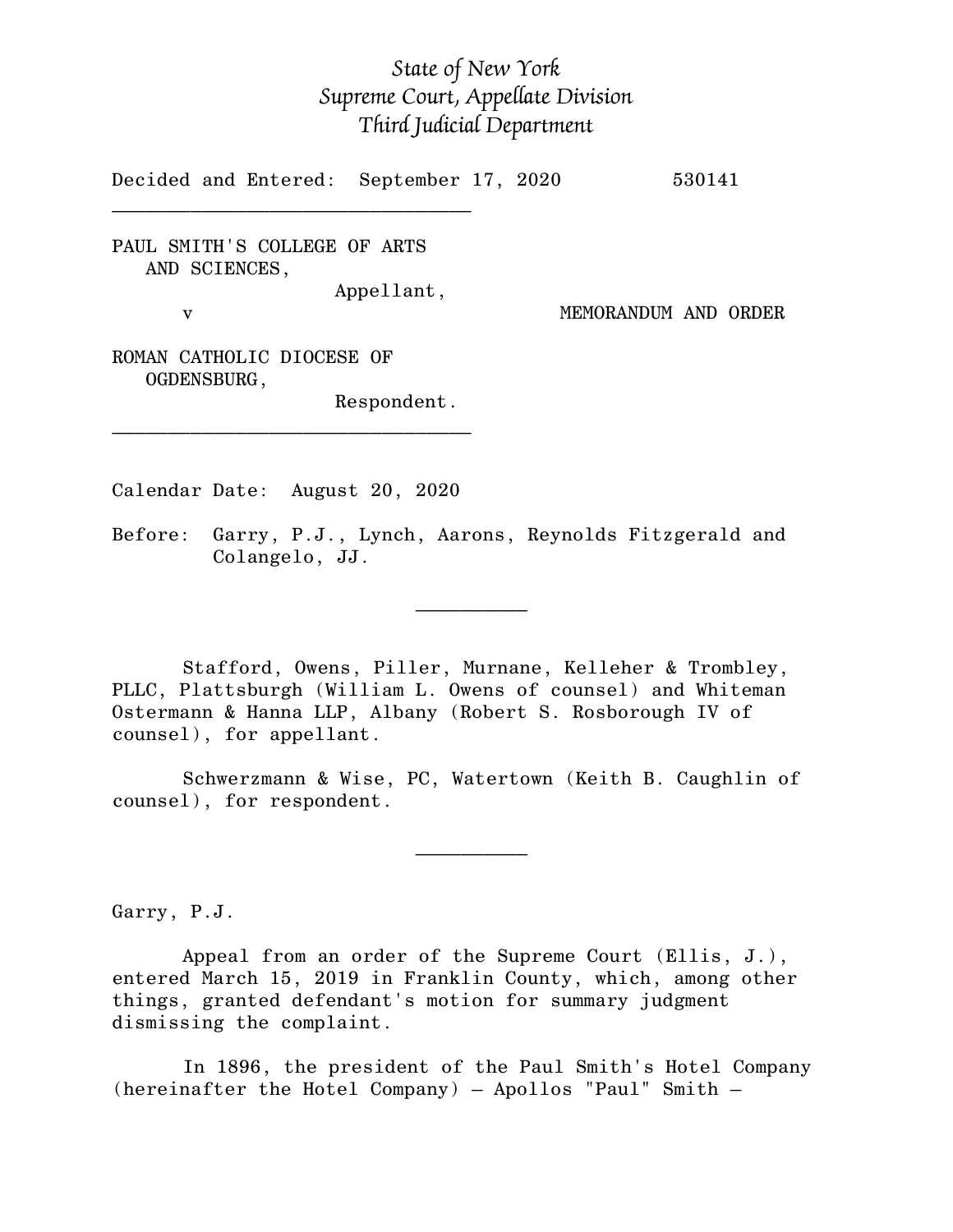executed a deed by which the Hotel Company transferred property in Franklin County to the Bishop of Ogdensburg in trust for a Catholic congregation within defendant. The deed stated that the property was to be used "[a]s and for [c]hurch purposes only, . . . and in case the said premises shall be devoted to any other use than for [c]hurch purposes, . . . this conveyance shall be void and the parties of the first part shall have the right to re-enter and take possession of said premises and every part thereof." Shortly thereafter, St. Gabriel the Archangel Catholic Church (hereinafter the church) was erected on the property. The last surviving son of Apollos Smith, Phelps Smith, died in 1937. His will directed the creation of plaintiff as an entity and the transfer of the Hotel Company's assets to plaintiff. The parties stipulated that this transfer included a deed later recorded in 1963, which transferred to plaintiff, as pertinent here, "rights of way, easements, reversionary rights, [and] rights of reentry" held by the Hotel Company.

In 2015, the Bishop of Ogdensburg issued a decree that relegated the property "to profane but not sordid use," and directed the removal of sacred objects. Plaintiff placed notrespassing signs on the property in 2017, and thereafter commenced this RPAPL article 15 action seeking a determination that it owned the subject property in fee simple. Defendant answered and counterclaimed that it owned the property in fee simple. Upon the parties' joint stipulation of facts, defendant moved for summary judgment dismissing the complaint and seeking judgment upon its counterclaim, and plaintiff cross-moved for summary judgment in its favor. Supreme Court found that the Hotel Company had conveyed to defendant a fee simple subject to a condition subsequent and had reserved a right of reentry, but that right of reentry had been extinguished by the attempted transfer in the 1963 deed. Thus, the court granted defendant's motion in its entirety and denied plaintiff's cross motion, dismissing plaintiff's complaint and holding that defendant was the lawful owner of the property. Plaintiff appeals.

The main issue upon appeal is what interest, if any, remains in the Hotel Company as a result of the provision in the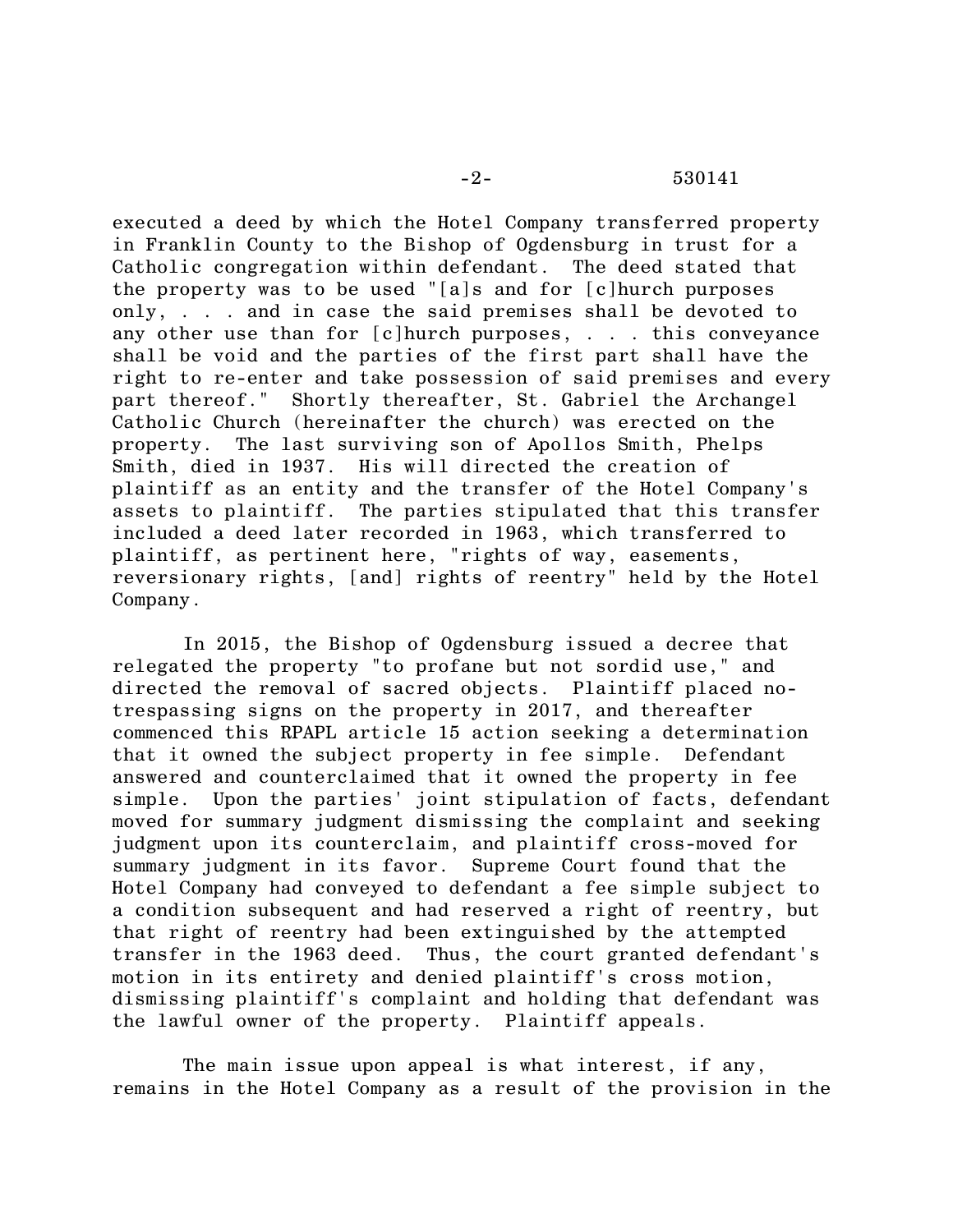1896 deed limiting defendant's use of the property to "[c]hurch purposes only." Plaintiff contends that, under the 1896 deed, the Hotel Company and its successors retained a possibility of reverter, while defendant, as Supreme Court found, asserts that the conveyance to defendant was subject to a condition subsequent with a right of reentry, <sup>1</sup> which was later extinguished in the attempted transfer to plaintiff in 1963.

At common law, the legal effect of these two interests provided different outcomes. With a fee on limitation subject to a possibility of reverter, "the grantor retain[ed] a right to regain the fee upon the happening of an event; [the grantor] regain[ed] it automatically" (Fausett v Guisewhite, 16 AD2d 82, 86 [1962]; see Allen v Trustees of Great Neck Free Church, 240 App Div 206, 213 [1934], affd 265 NY 570 [1934]; see generally EPTL 6-4.5). Conversely, with fees taken subject to a condition subsequent with a right of reentry, a grantee's failure to perform the condition subsequent did not divest the interest from the grantee, but rather required the grantor to act upon the breach by re-entering the property (see Nicoll v New York & Erie R.R. Co., 12 NY 121, 131 [1854]; see also Margaret Valentine Turano, Practice Commentaries, McKinney's Cons Laws of NY, Book 17B, EPTL 6-1.1 at 7; see generally EPTL 6-4.6).

Supreme Court did not find the 1896 conveyance to be ambiguous and focused its analysis on the clause stating that "the parties of the first part shall have the right to re-enter and take possession." However, as plaintiff argues, the court did not address the first part of the provision, which clearly states that the transfer would be "void" should the property be used for purposes other than church purposes. Here, the term "void" – which precedes the right to re-enter language – is distinguishable from the term "voidable." Fees taken subject to a condition subsequent are, by their nature, voidable, as only the grantor, upon the grantee's failure to meet the condition, can exercise the option to terminate the grantee's interest,

The right of reentry is now called the right of reacquisition (see Margaret Valentine Turano, Practice Commentaries, McKinney's Cons Laws of NY, Book 17B, EPTL 6-4.6 at 94; see generally EPTL 6-4.6).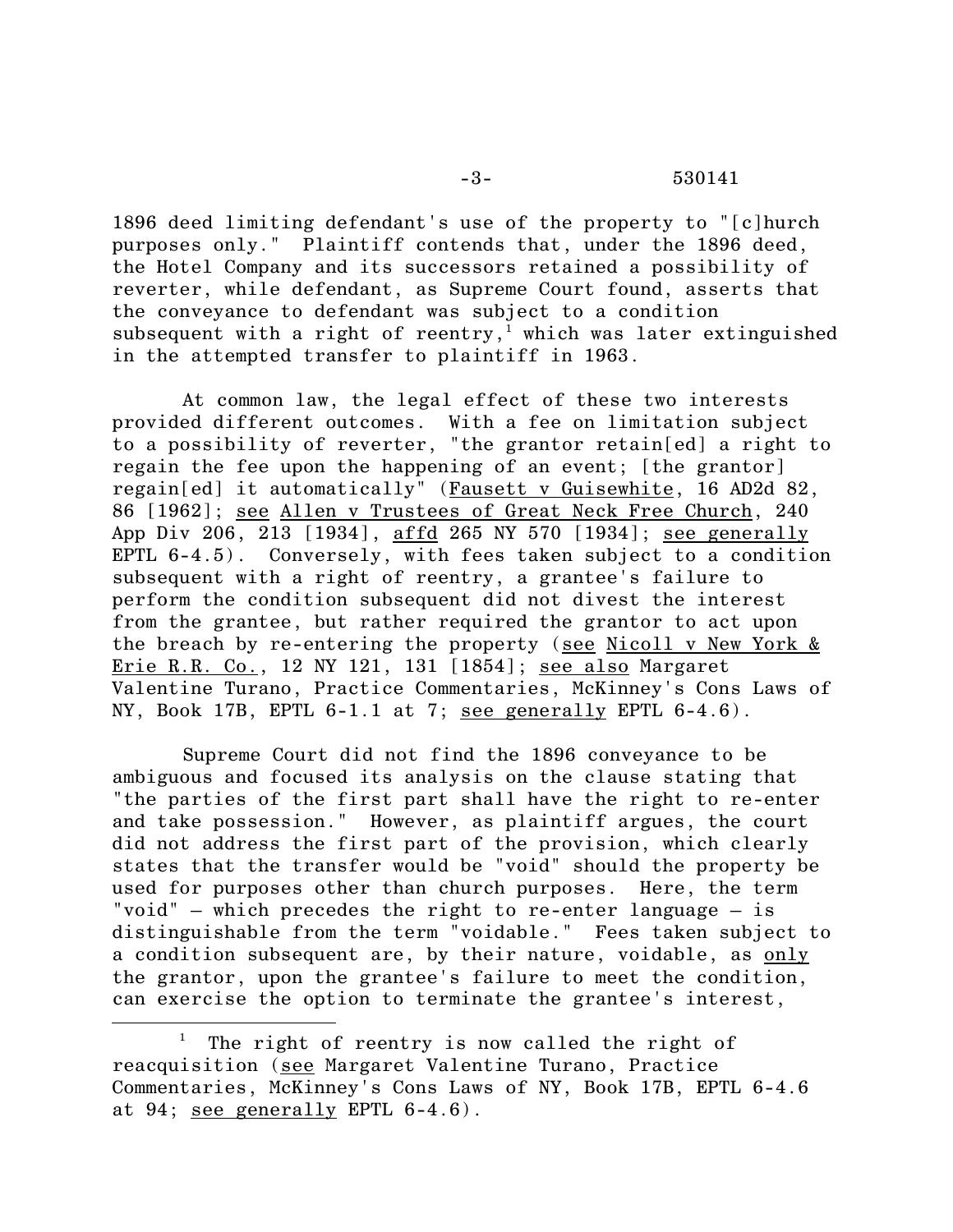chiefly by re-entering the property; the interest remains with the grantee until this act by the grantor occurs, if ever (see Nicoll v New York & Erie R.R. Co., 12 NY at 131; see also Upington v Corrigan, 151 NY 143, 148 [1896]; Allen v Trustees of Great Neck Free Church, 240 App Div at 213). In reading the entire provision to construe the intent of the parties (see 328 Owners Corp. v 330 W. 86 Oaks Corp., 8 NY3d 372, 381 [2007]), we instead find that the Hotel Company conveyed a fee on limitation and retained a possibility of reverter, which "automatic[ally] forfeit[ed] . . . the estate" if defendant breached the limitation to use the property for church purposes (NJCB SPEC-1, LLC v Budnik, 161 AD3d 885, 887 [2018]). This interpretation is further supported by the language in the 1896 deed indicating that the Hotel Company "shall have the right to re-enter" (emphasis added) and take possession – a conveyance which does not include permissive language (compare Fausett v Guisewhite, 16 AD2d at 87 [indicating that certain language "and also a provision that if the event occurs the conveyor may enter and terminate the estate" creates a fee simple subject to a condition subsequent (emphasis added)]; Allen v Trustees of Great Neck Free Church, 240 App Div at 213-214 [citing Restatement provisions, which indicate that a fee simple subject to a condition subsequent is created by certain language and "[a] provision that if the stated event occurs, the conveyor may enter and terminate the estate" (internal quotation marks and citations omitted; emphasis added)]). Accordingly, we reverse Supreme Court's denial of plaintiff's cross motion for summary judgment and the grant of defendant's motion dismissing plaintiff's complaint.

Similarly, Supreme Court's decision as to the transferability of the interest held by the Hotel Company must also be reversed. A right of reentry, at common law, was "unassignable, undevisable and undescendible before or after breach of condition" (United Methodist Church in W. Sand Lake v Dobbins, 48 AD2d 485, 486 [1975] [internal quotation marks and citations omitted]; see Stonegate Family Holdings, Inc. v Revolutionary Trails, Inc., Boy Scouts of Am., 73 AD3d 1257,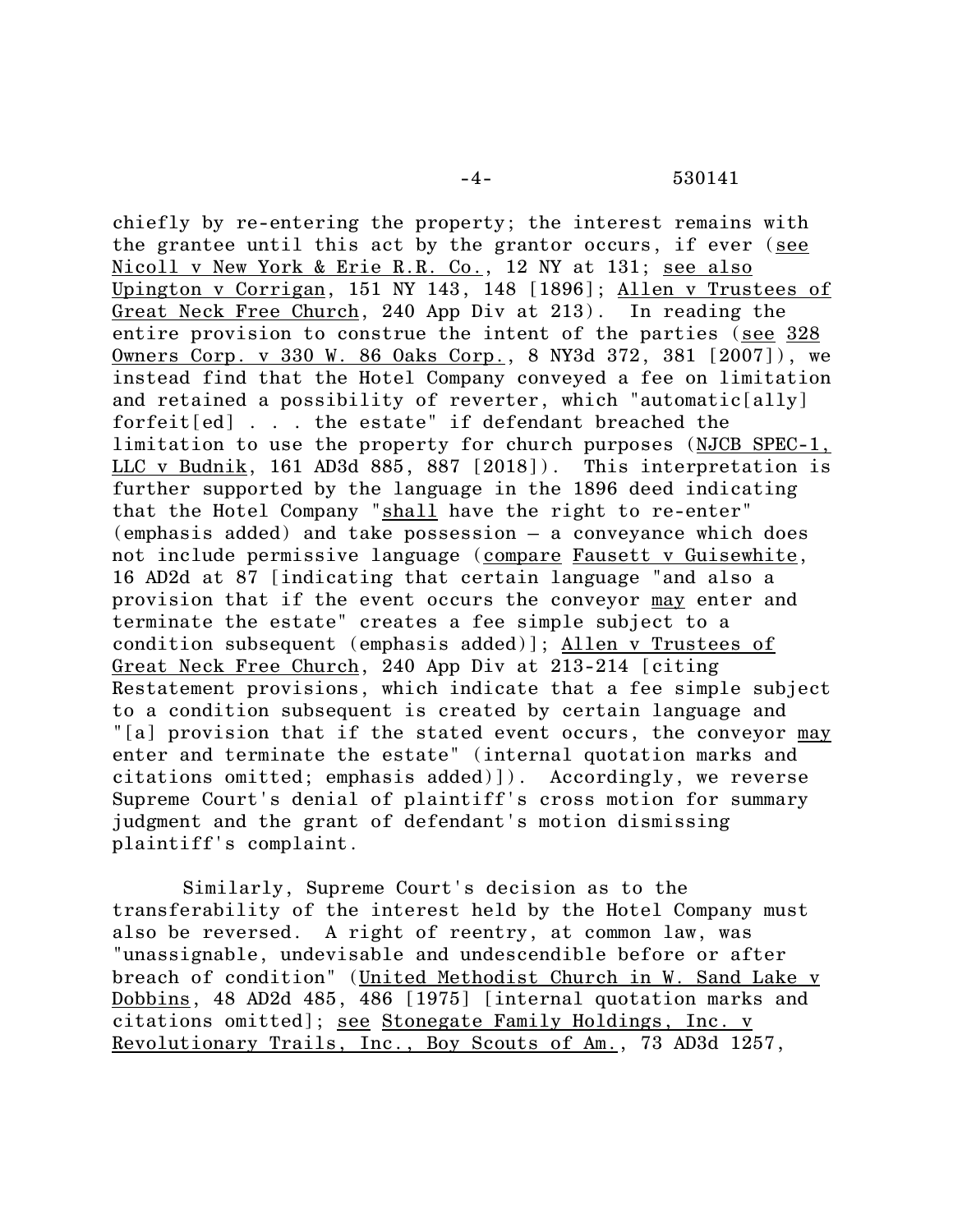1259-1260 [2010], <u>lv denied</u> 15 NY3d 715 [2010]).<sup>2</sup> However, a possibility of reverter has no such restriction and is freely alienable (see Fausett v Guisewhite, 16 AD2d at 86). Here, the 1963 deed "did not invalidate the possibility of reverter" held by the Hotel Company and properly passed the interest to plaintiff (NJCB SPEC-1, LLC v Budnik, 161 AD3d at 888).

As plaintiff still held a possibility of reverter, resolution of the RPAPL article 15 action hinges upon whether defendant violated the limitation restricting the use of the property to church purposes. The parties' joint stipulation of facts includes the 2015 decree from the Bishop of Ogdensburg that relegated the church "to profane but not sordid use," and indicated that parishioners would be served by a nearby parish.<sup>3</sup> The stained-glass windows and the altar were later removed, leaving only the pews. Under the canon law of the Roman Catholic Church, "if a church cannot be used in any way for divine worship and there is no possibility of repairing it," it can be relegated to profane but not sordid use (Roman Catholic Bishop of Springfield v City of Springfield, 760 F Supp 2d 172, 177 n 2 [2011] [internal quotation marks, brackets and citation omitted], affd in part and vacated in part 724 F3d 78 [2013]). "Profane use means use for purposes other than a Roman Catholic worship service," and "sordid" limits that use, prohibiting any use that is disrespectful to the Catholic Church (id. [internal quotation marks and citation omitted]). Contrary to defendant's contentions, we find that defendant's use of the property for church purposes ceased pursuant to the 2015 decree, thus violating the limitation in the 1896 deed. Accordingly, it

The common law applies here; however, it should be noted that the governing statute now in effect renders rights of reentry descendible, devisable and alienable (see EPTL 6-5.1).

 $3$  The 2015 decree further indicated that the church "remained largely unused" since 2002, when it was designated as an oratory. Following this designation, the Bishop extended the territory of St. John in the Wilderness to include the church. Later, in 2016, St. John in the Wilderness merged – upon approval by Supreme Court – with three other churches.